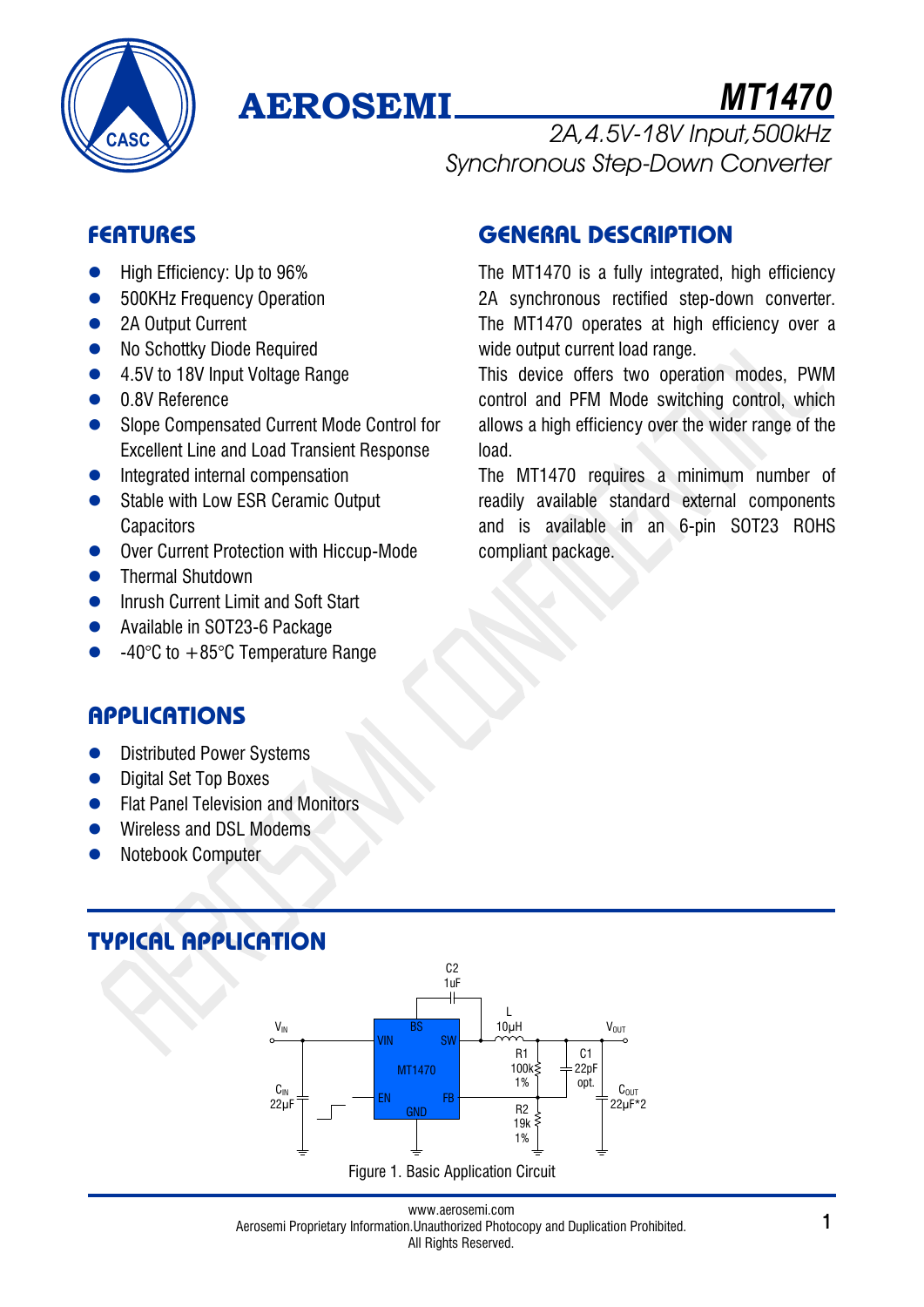## **ABSOLUTE MAXIMUM RATINGS** (Note 1)

| Thermal Resistance $\theta_{\text{nc}}$ 130°C/W |  |
|-------------------------------------------------|--|
|                                                 |  |

Thermal Resistance  $\theta_{JA}$ …………………170°C/W Junction Temperature(Note2)………..........150°C Operating Temperature Range…….-40°C to 85°C Lead Temperature(Soldering,10s)………...300°C Storage Temperature Range……..-65°C to 150°C ESD HBM(Human Body Mode)……………...2kV ESD MM(Machine Mode)………………….200V

## **PACKAGE/ORDER INFORMATION**

|                                                                                                                                                                                                                                   | <b>Order Part Number</b> | Package | <b>Top Marking</b> |
|-----------------------------------------------------------------------------------------------------------------------------------------------------------------------------------------------------------------------------------|--------------------------|---------|--------------------|
| <b>TOP VIEW</b><br>GND<br>BS<br>6<br>$5$ EN<br>$SW \sqrt{2}$<br><b>FB</b><br>$VIN$ 3<br>$\overline{4}$<br>6-LEAD PLASTIC SOT-23<br>$T_{.IMAX} = 150^{\circ}C$ , $\theta_{.IA} = 170^{\circ}C/W$ , $\theta_{.IC} = 130^{\circ}C/W$ | MT1470                   | SOT23-6 | ASOFDC             |

F:version, D:year, C:week

## **PIN DESCRIPTION**

| <b>Pin Name</b> | <b>Pin Number</b> | <b>Description</b>                                                                                                                                                                                           |
|-----------------|-------------------|--------------------------------------------------------------------------------------------------------------------------------------------------------------------------------------------------------------|
| <b>GND</b>      |                   | Analog ground pin.                                                                                                                                                                                           |
| <b>SW</b>       | $\overline{2}$    | Switching Pin.                                                                                                                                                                                               |
| VIN             | 3                 | Power supply Pin                                                                                                                                                                                             |
| FB              | 4                 | Adjustable version feedback input. Connect FB to the center point of the<br>external resistor divider                                                                                                        |
| EN              | 5                 | Drive this pin to a logic-high to enable the IC. Drive to a logic-low to<br>disable the IC and enter micro-power shutdown mode. For automatic<br>start-up, connect EN to VIN using a 200 $k\Omega$ resistor. |
| <b>BS</b>       | $6\phantom{1}6$   | Bootstrap. A capacitor connected between SW and BS pins is required<br>to form a floating supply across the high-side switch driver.                                                                         |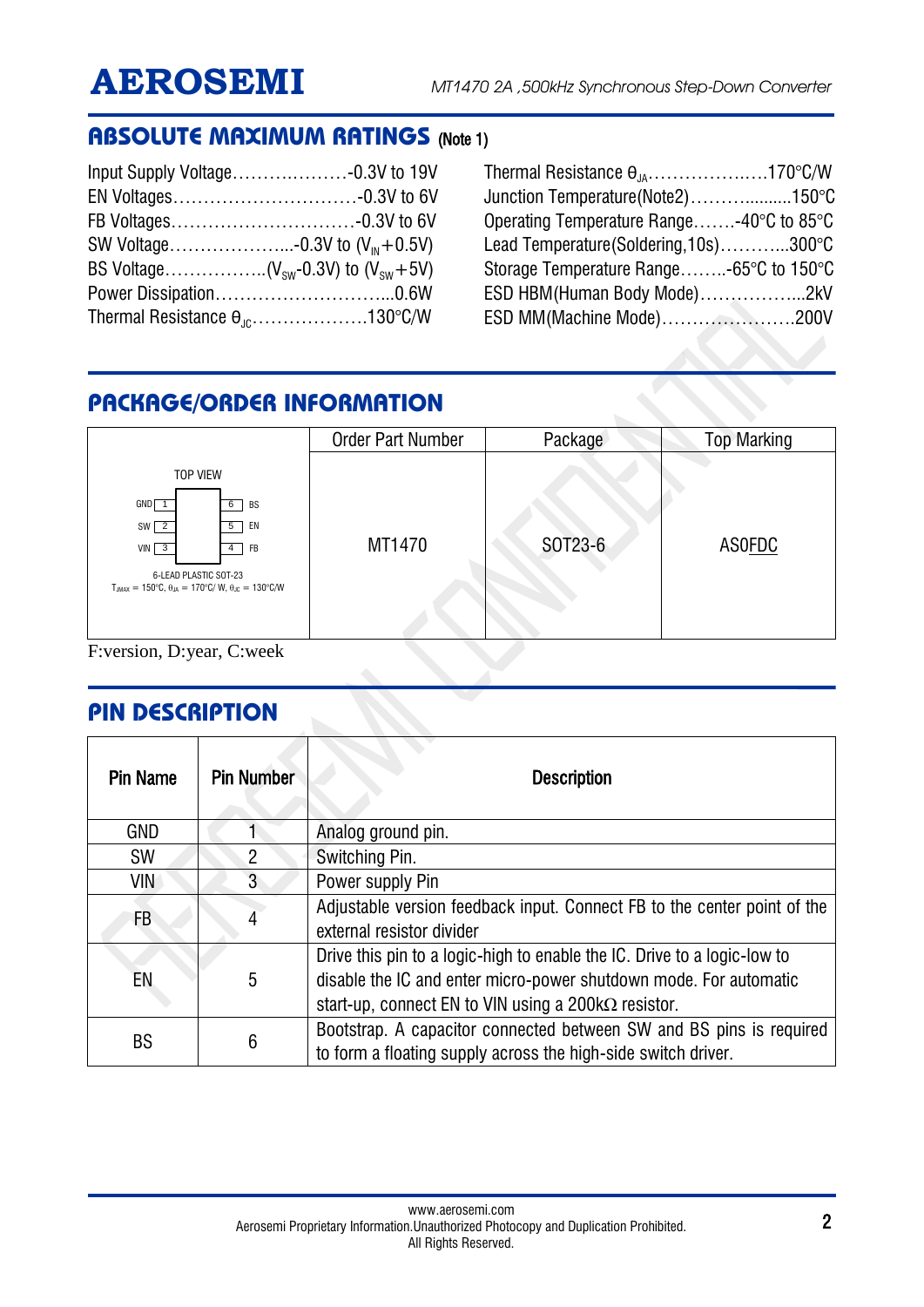## **ELECTRICAL CHARACTERISTICS** (Note 3)

| $\cdot$ – $\cdot$ , $\cdot$ 001<br><b>PARAMETER</b> | <b>CONDITIONS</b>                              | MIN   | <b>TYP</b>      | <b>MAX</b> | <b>UNIT</b> |
|-----------------------------------------------------|------------------------------------------------|-------|-----------------|------------|-------------|
| Input Voltage Range                                 |                                                | 4.5   |                 | 18         | ۷           |
| <b>Supply Current in</b><br>Operation               | $V_{FN} = 3.0V, V_{FB} = 2V$                   |       | 0.6             | 0.8        | mA          |
| <b>Supply Current in</b><br>Shutdown                | $V_{FN} = 0$ or $EN = GND$                     |       | 1               |            | $\mu$ A     |
| <b>Regulated Feedback</b><br>Voltage                | $T_{A} = 25^{\circ}C, 4.5V \le V_{IN} \le 18V$ | 0.776 | 0.800           | 0.824      | V           |
| High-Side Switch<br>On-Resistance                   |                                                |       | 90 <sup>°</sup> |            | $m\Omega$   |
| Low-Side Switch<br>On-Resistance                    |                                                |       | 70              |            | $m\Omega$   |
| High-Side Switch<br>Leakage Current                 | $V_{FN} = 0V, V_{SW} = 0V$                     |       |                 | 1          | μA          |
| Low-Side Switch<br>Leakage Current                  | $V_{FN} = 0V$ , $V_{SW} = 12V$                 |       |                 | 1          | $\mu$ A     |
| <b>Upper Switch Current</b><br>Limit                | Minimum Duty Cycle                             |       | 4.5             |            | A           |
| <b>Oscillation Frequency</b>                        |                                                | 400   | 500             | 580        | <b>KHz</b>  |
| <b>Maximum Duty Cycle</b>                           | $V_{FB} = 0.7V$                                |       | 92              |            | %           |
| Minimum On-Time                                     |                                                |       | 60              |            | nS          |
| Soft-start Time                                     | Tss                                            |       | $\overline{2}$  |            | mS          |
| <b>Thermal Shutdown</b>                             |                                                |       | 180             |            | °C          |

 $(V_{\text{N}}=12V, V_{\text{OUT}}=5V, T_{\text{A}}=25^{\circ}\text{C}$ , unless otherwise noted.)

Note 1: Absolute Maximum Ratings are those values beyond which the life of a device may be impaired. **Note 2:** T<sub>J</sub> is calculated from the ambient temperature T<sub>A</sub> and power dissipation P<sub>D</sub> according to the following formula:  $T_{\text{J}} = T_{\text{A}} + (P_{\text{D}}) \times (170^{\circ} \text{C/W}).$ 

Note 3: 100% production test at  $+25^{\circ}$ C. Specifications over the temperature range are guaranteed by design and characterization.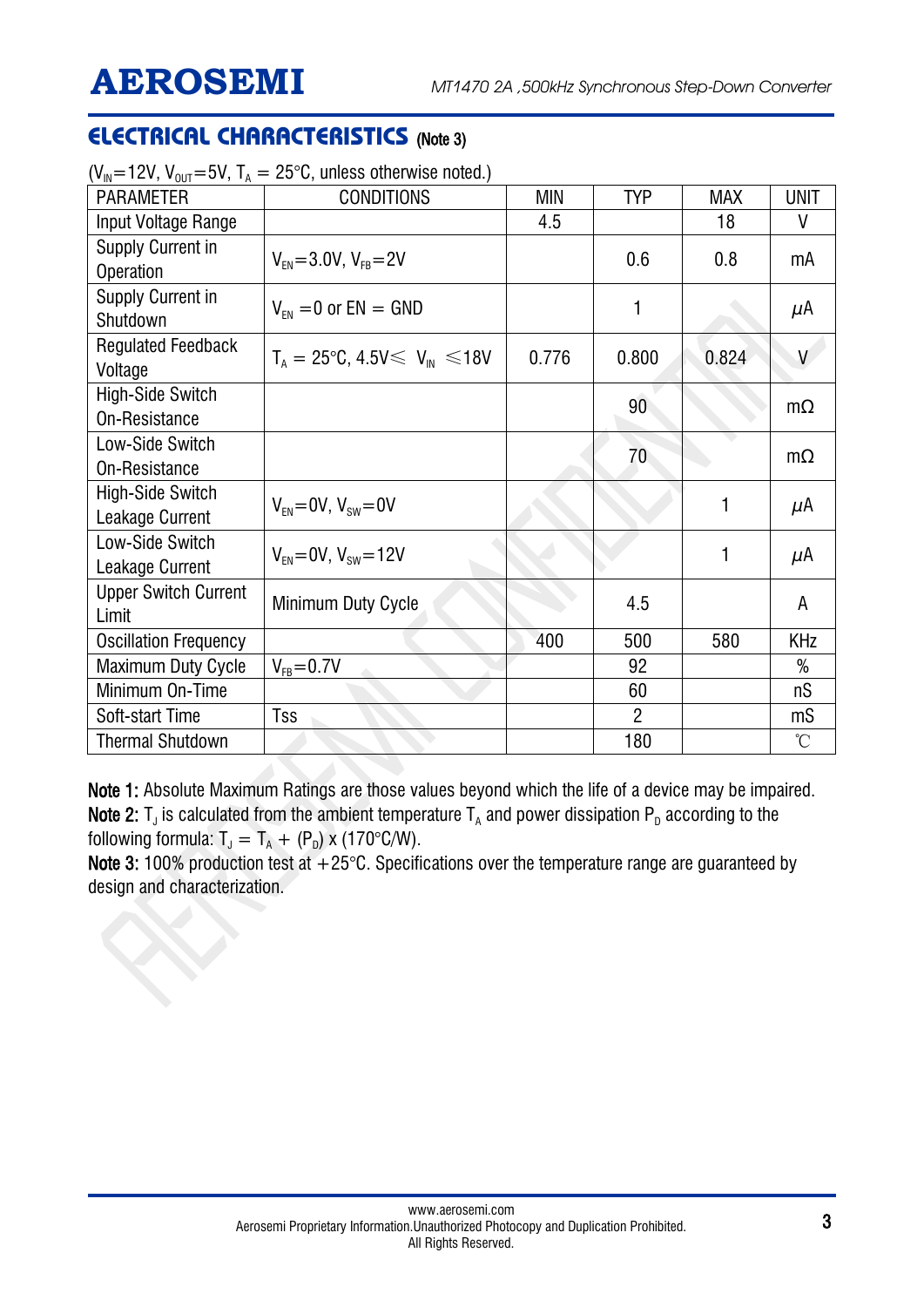## **TYPICAL PERFORMANCE CHARACTERISTICS**

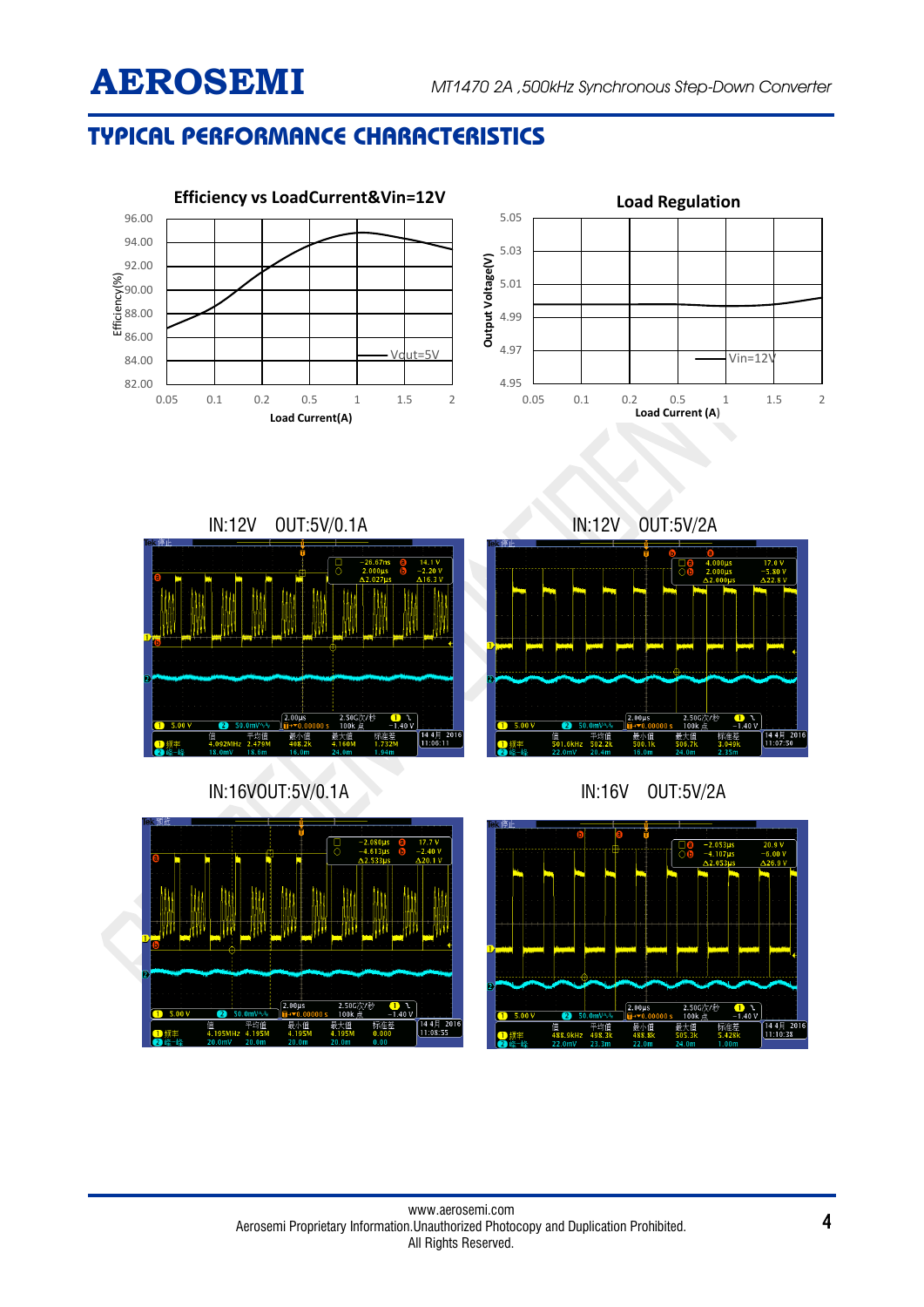## **FUNCTIONAL BLOCK DIAGRAM**



Figure 2. MT1470 Block Diagram

## **FUNCTIONAL DESCRIPTION**

#### Internal Regulator

The MT1470 is a current mode step down DC/DC converter that provides excellent transient response with no extra external compensation components. This device contains an internal, low resistance, high voltage power MOSFET, and operates at a high 500K operating frequency to ensure a compact, high efficiency design with excellent AC and DC performance.

### Error Amplifier

The error amplifier compares the FB pin voltage with the internal FB reference  $(V_{FB})$  and outputs a current proportional to the difference between the two. This output current is then used to charge or discharge the internal compensation network to form the COMP voltage, which is used to control the power MOSFET current.The optimized internal compensation network minimizes the external component counts and simplifies the control loop design.

### Internal Soft-Start

The soft-start is implemented to prevent the converter output voltage from overshooting during startup. When the chip starts, the internal circuitry generates a soft-start voltage (SS) ramping up from 0V to 0.8V. When it is lower than the internal reference (REF), SS overrides REF so the error amplifier uses SS as the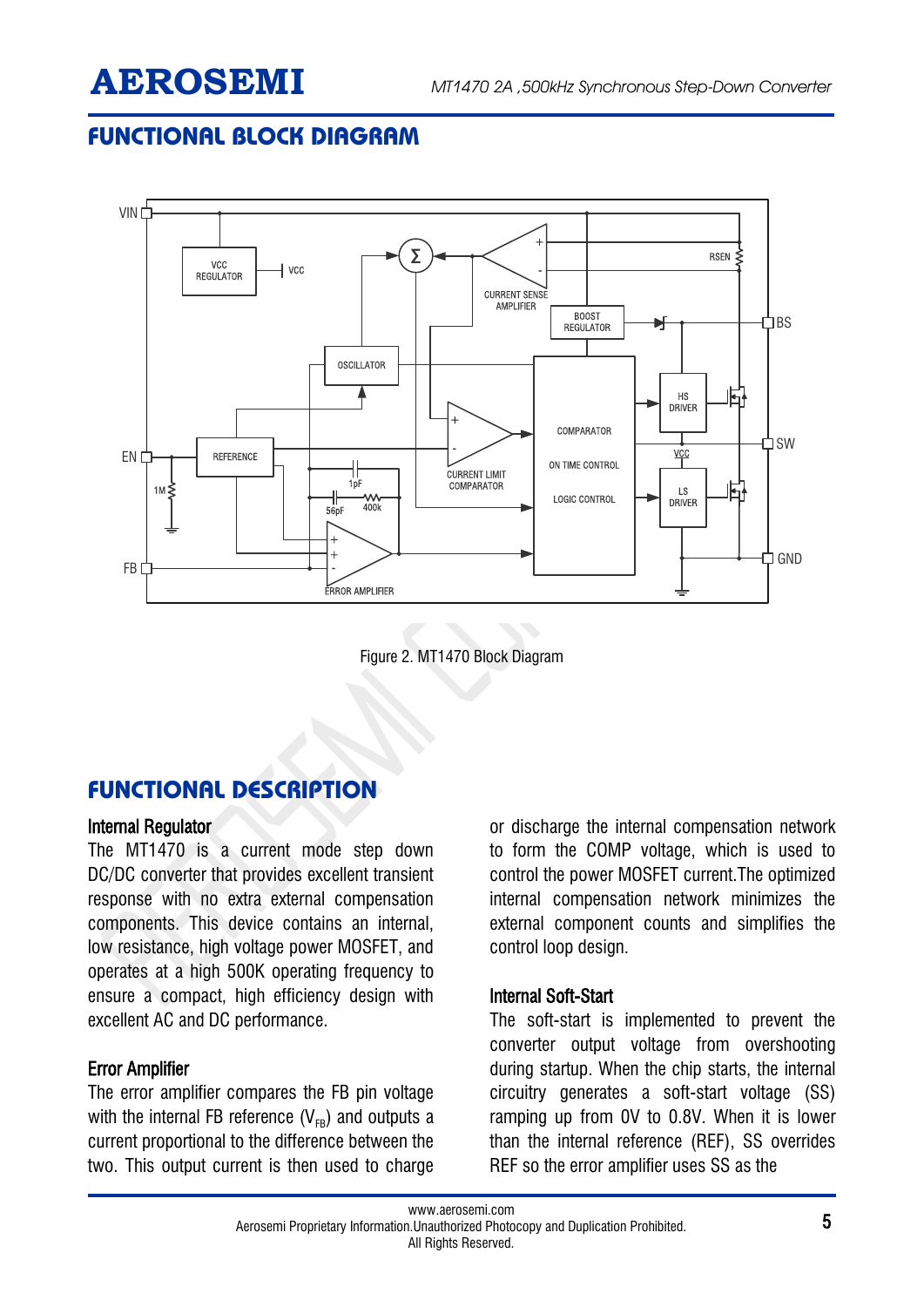reference. When SS is higher than REF, REF regains control. The SS time is internally fixed to 2ms.

#### Over-Current-Protection and Hiccup

The MT1470 has cycle-by-cycle over current limit when the inductor current peak value exceeds the set current limit threshold. Meanwhile, output voltage starts to drop until FB is below the Under-Voltage (UV) threshold, typically 30% below the reference. Once a UV is triggered, the MT1470 enters hiccup mode to periodically restart the part. This protection mode is especially useful when the output is dead-short to ground. The average short circuit current is greatly reduced to alleviate the thermal issue and to protect the regulator. The MT1470

exits the hiccup mode once the over current condition is removed.

#### Startup and Shutdown

If both VIN and EN are higher than their appropriate thresholds, the chip starts. The reference block starts first, generating stable reference voltage and currents, and then the internal regulator is enabled. The regulator provides stable supply for the remaining circuitries. Three events can shut down the chip: EN low, VIN low and thermal shutdown. In the shutdown procedure, the signaling path is first blocked to avoid any fault triggering. The COMP voltage and the internal supply rail are then pulled down. The floating driver is not subject to this shutdown command.

## **APPLICATIONS INFORMATION**

### Setting the Output Voltage

The external resistor divider is used to set the output voltage

. The feedback resistor R1 also sets the feedback loop bandwidth with the internal compensation capacitor. Choose R1 to be around 100kΩ for optimal transient response. R2 is then given by:

$$
R2 = \frac{R1}{\frac{V_{\text{OUT}}}{V_{\text{FB}}}-1}
$$

Table 1 lists the recommended T-type resistors value for common output voltages.

| Vout | $R_1$        | Rэ            |
|------|--------------|---------------|
| 1.2V | $100k\Omega$ | $200k\Omega$  |
| 1.8V | $100k\Omega$ | $78.7k\Omega$ |
| 2.5V | $100k\Omega$ | $46.4k\Omega$ |
| 3.3V | $100k\Omega$ | $31.6k\Omega$ |
| 5V   | $100k\Omega$ | $18.7k\Omega$ |

#### Inductor Selection

A 4.7μH to 22μH inductor with a DC current rating of at least 25% percent higher than the maximum load current is recommended for most applications. For highest efficiency, the inductor DC resistance should be less than 15mΩ . For most designs, the inductance value can be derived from the following equation.

$$
L = \frac{V_{\text{OUT}} \times (V_{\text{IN}} - V_{\text{OUT}})}{V_{\text{IN}} \times \Delta I_{\text{L}} \times f_{\text{O-S C}}}
$$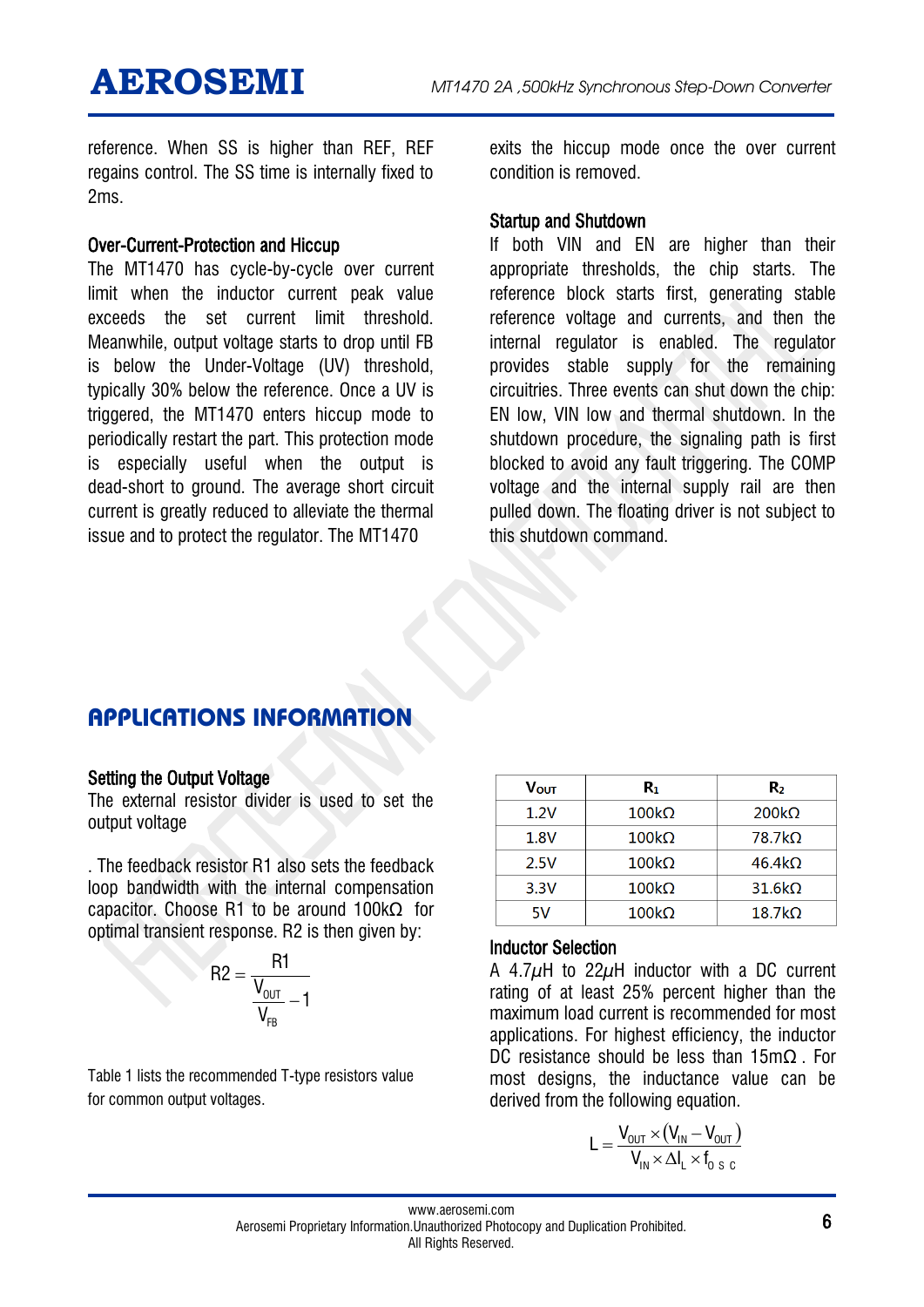Where  $\Delta$  I<sub>L</sub> is the inductor ripple current. Choose inductor ripple current to be approximately 30% if the maximum load current 2A. The maximum inductor peak current is:

$$
I_{L(MAX)}=I_{LOAD}+\frac{\Delta I_L}{2}
$$

Under light load conditions below 100mA, larger inductance is recommended for improved efficiency.

### Input Capacitor Selection

The input capacitor reduces the surge current drawn from the input and switching noise from the device. The input capacitor impedance at the switching frequency should be less than input source impedance to prevent high frequency switching current passing to the input. A low ESR input capacitor sized for maximum RMS current must be used. Ceramic capacitors with X5R or X7R dielectrics are highly recommended because of their low ESR and small temperature coefficients. A 22µF ceramic capacitor for most applications is sufficient. A large value may be used for improved input voltage filtering.

### **Output Capacitor Selection**

The output capacitor  $(C_{\text{out}})$  is required to maintain the DC output voltage. Ceramic, tantalum, or low ESR electrolytic capacitors are recommended. Low ESR capacitors are preferred to keep the output voltage ripple low. The output voltage ripple can be estimated by:

$$
\Delta V_{\text{OUT}} = \frac{V_{\text{OUT}} \times (V_{\text{IN}} - V_{\text{OUT}})}{V_{\text{IN}} \times f_{\text{osc}} \times L} \times \left(R_{\text{ESR}} + \frac{1}{8 \times f_{\text{osc}} \times C_{\text{OUT}}}\right)
$$

Where L is the inductor value and  $R_{FSR}$  is the equivalent series resistance (ESR) value of the output capacitor. In the case of ceramic capacitors, the impedance at the switching frequency is dominated by the capacitance. The output voltage ripple is mainly caused by the capacitance. For simplification, the output voltage ripple can be estimated by:

$$
\Delta V_{\text{out}} = \frac{V_{\text{out}}}{8 \times f_{\text{osc}}^2 \times L \times C_{\text{out}}} \times \left(1 - \frac{V_{\text{out}}}{V_{\text{in}}}\right)
$$

In the case of tantalum or electrolytic capacitors, the ESR dominates the impedance at the switching frequency. For simplification, the output ripple can be approximated to:

$$
\Delta V_{\text{OUT}} = \frac{V_{\text{OUT}}}{f_{\text{osc}} \times L} \times (1 - \frac{V_{\text{OUT}}}{V_{\text{IN}}}) \times R_{\text{ESR}}
$$

The characteristics of the output capacitor also affect the stability of the regulation system. The MT1470 can be optimized for a wide range of capacitance and ESR values.

### PCB Layout Recommendations

PCB layout is very important to achieve stable operation. It is highly recommended to duplicate EVB layout for optimum performance. If change is necessary, please follow these guidelines and take Figure 3 for reference.

- $\triangleright$  Keep the path of switching current short and minimize the loop area formed by Input capacitor, high-side MOSFET and low-side MOSFET.
- $\triangleright$  Bypass ceramic capacitors are suggested to be put close to the VIN Pin.
- $\triangleright$  Ensure all feedback connections are short and direct. Place the feedback resistors and compensation components as close to the chip as possible.
- $V_{\text{out}}$ , SW away from sensitive analog areas such as FB.
- $\triangleright$  Connect IN, SW, and especially GND respectively to a large copper area to cool the chip to improve thermal performance and long-term reliability.
- An example of 2-layer PCB layout is shown in Figure 3 for reference.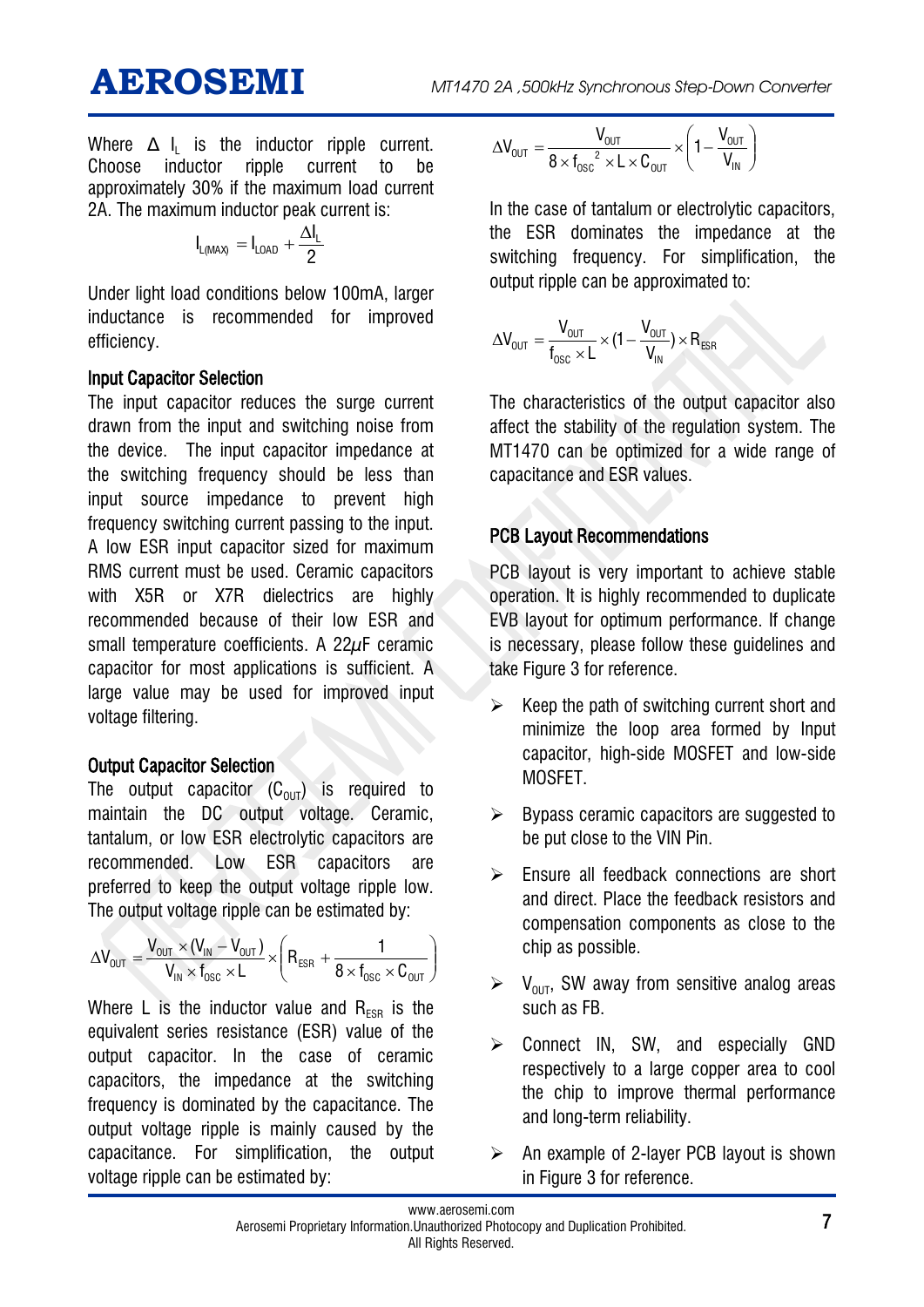

Figure 3. MT1470 Suggested Layout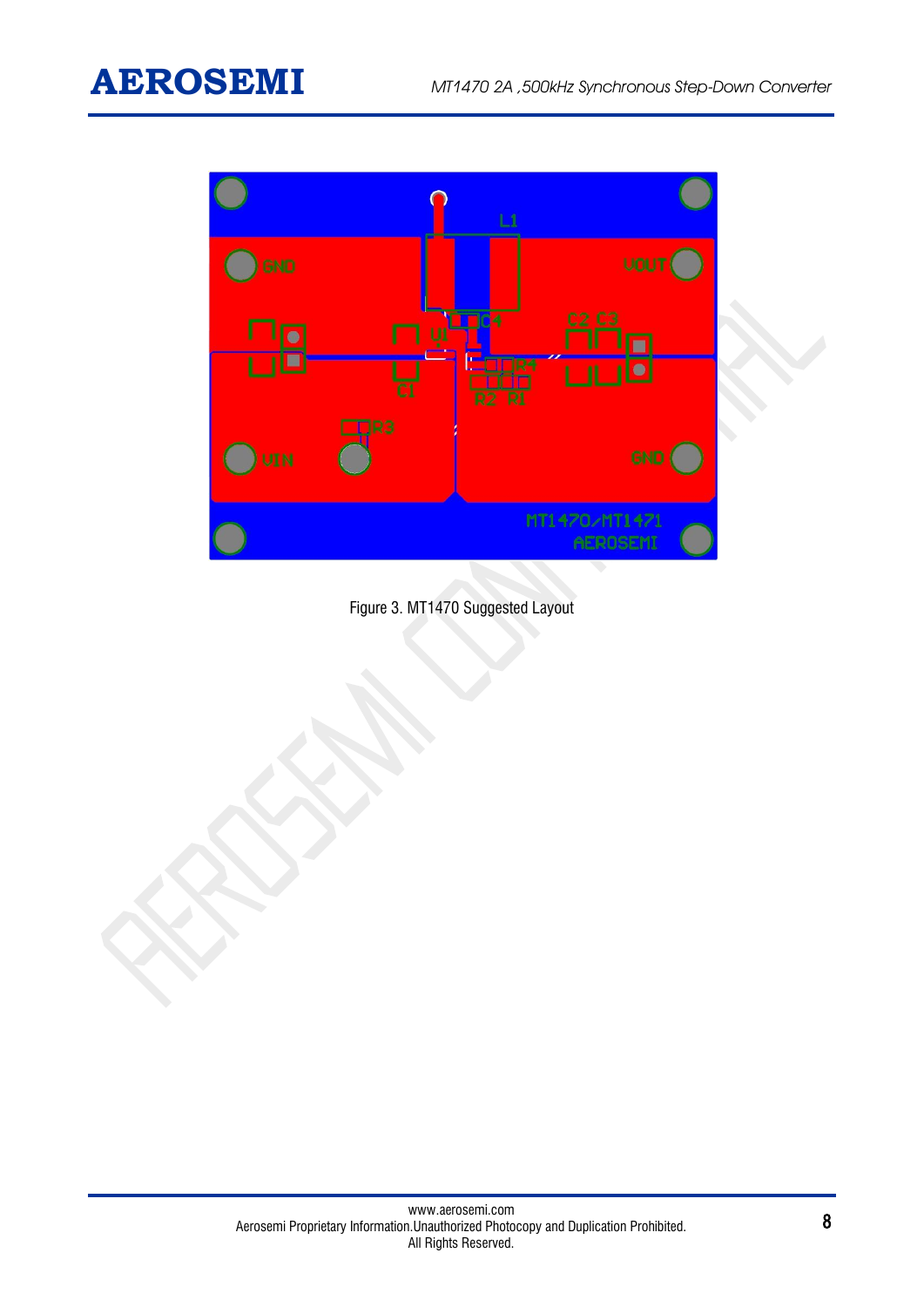

## **PACKAGE DESCRIPTION**



SOT23-6





TOP VIEW RECOMMENDED SOLDER PAD LAYOUT



NOTE: 1.DIMENSIONS ARE IN MILLIMETERS. 2.DRAWING NOT TO SCALE. 3.DIMENSIONS ARE INCLUSIVE OF PLATING. 4.DIMENSIONS ARE EXCLUSIVE OF MOLD FLASH AND METAL BURR.